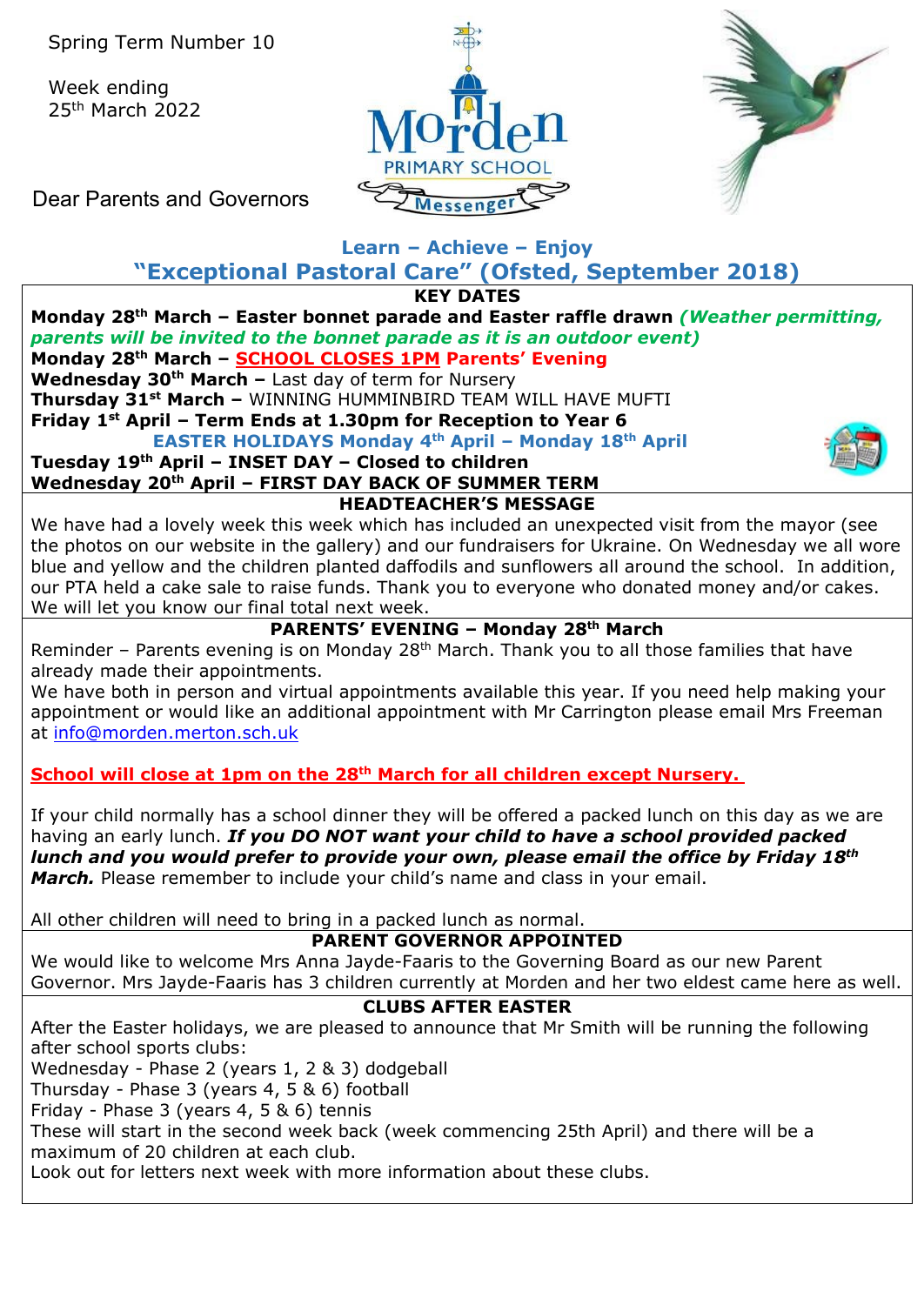### **PARENTS – OFFICE FROM MONDAY 21st MARCH**

- **1. The Office is open in person from 9.15am-2.30pm. At other times, you will be able to contact the office via phone or email.**
- 2. The office will not be open during drop off/collection time as staff are supporting at the gates.
- 3. During the day, parents may come to the office. reception area.
- 4. A maximum of 2 adults should be in the reception area. Please ensure you are socially distancing within the reception area. *Any extra adults should wait on the entrance ramp until space becomes available.*

# **VACCINE QUESTIONNAIRE ON BEHALF OF MERTON PUBLIC HEALTH**

## **1. Parent / carer survey and focus group**

## **Parent / carer of someone under 18? Tell us what you think!**

South West London Health & Care Partnership want to hear from parents about the vaccination programme for children and young people aged under 18. Your feedback will help us to shape our approach and give you best information about the COVID-19 vaccine so that you can make an informed decision. Fill in the survey for a chance to be entered into a £100 prize draw: *[https://www.surveymonkey.co.uk/r/under18surveyLIVE](https://urldefense.com/v3/__https:/www.surveymonkey.co.uk/r/under18surveyLIVE__;!!MOeJA3Fs6wML0Q!VpaWVPU0gBXsdkW6Q_9WaHlUp7aGd97jfmJLwVKI1DEDbS_9rzJOny-M7Hvp84wmqPEXPcY$)*

Focus group for parents and carers of 5-11 year old children

South West London Health & Care Partnership invites you to join a focus group with a local healthcare professional to share your views and ask questions about the COVID-19 vaccination. If interested,

email [Amanveer.nathan@swlondon.nhs.uk.](mailto:Amanveer.nathan@swlondon.nhs.uk) As a thank you for taking part, you will be offered a £30 shopping voucher.

## **2. Webinar for deaf Londoners**

A panel of senior health experts and leaders from across London will share details of the current situation in London, talk about the role of vaccination and give participants the chance to ask any questions or raise any concerns they might have.

• Big Conversation event for Deaf Londoners in collaboration with DeafPLUS: Thursday 24 March 2022, 11am-12:30pm [Join the Zoom meeting here](https://urldefense.com/v3/__https:/us02web.zoom.us/j/89949411545__;!!MOeJA3Fs6wML0Q!VpaWVPU0gBXsdkW6Q_9WaHlUp7aGd97jfmJLwVKI1DEDbS_9rzJOny-M7Hvp84wmQ9zg5_o$)

Guest experts include: Dr Oge Ilozue, GP and Senior Clinical Advisor to Covid-19 vaccination programme, and Dr Tehseen Khan, GP and Senior Clinical Advisor to COVID-19 vaccination programme.

## **NATIONAL DAY OF REFLECTION 23 MARCH 2022**



@ CanStockPhoto.com - cap61213598

Please look out on the website to see the photos taken of this day. We hope to have a final donation figure for you next week.

All donations will be sent to UNICEF – a charity that is currently supporting Ukrainian refugee children.

Join us for a

National Day of **Reflection** 23 March

## **EAT THEM TO DEFEAT THEM**

Next week is all about defeating the PEAS! Remember to send photos in of you defeating the vegetable of the week if you want to feature in the Morden Messenger!

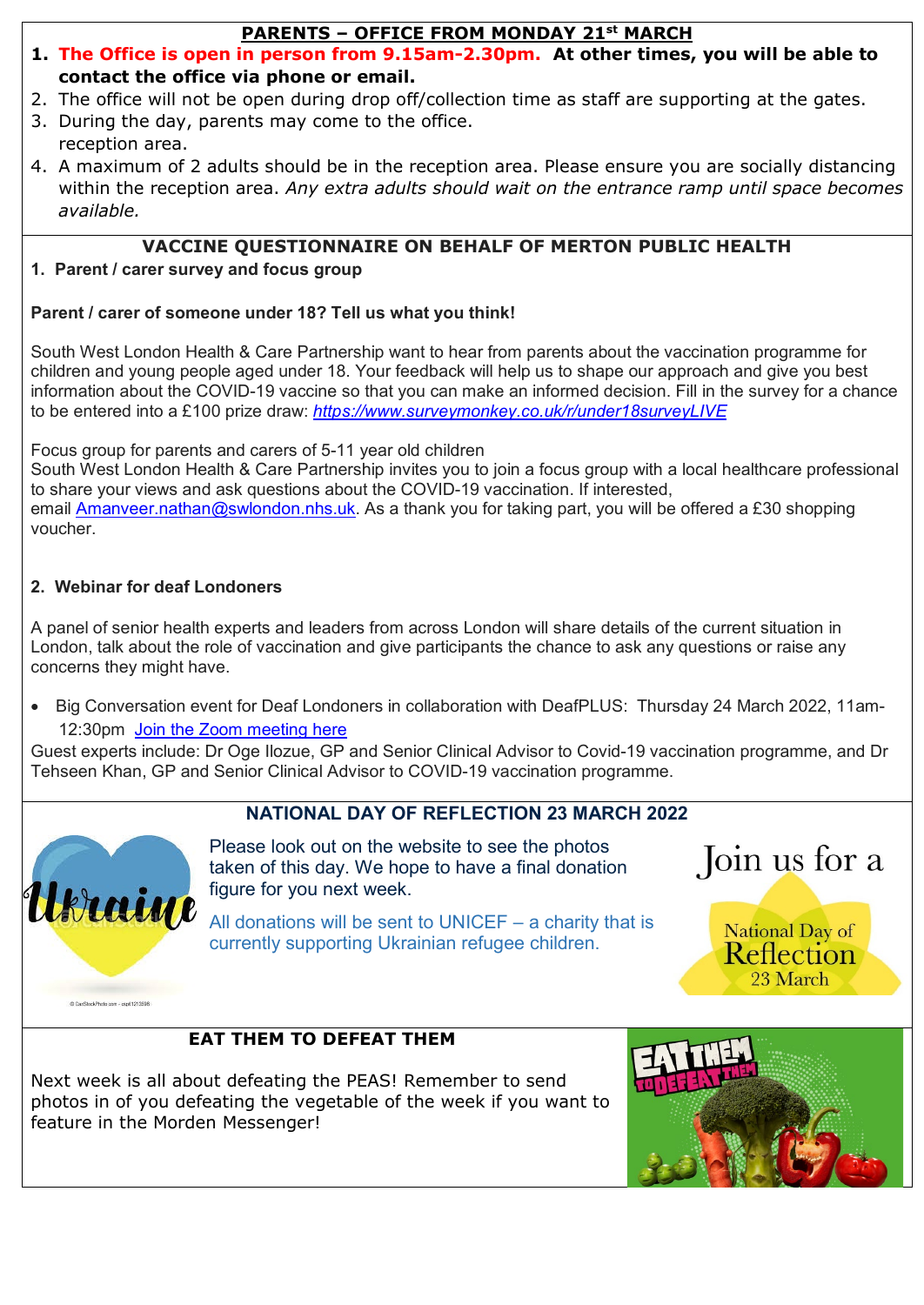Also, don't forget to get your child to return their home sticker chart for entry into a competition when they have tried all 5 vegetables in the campaign. Well done Borislav for defeating those tomatoes! Charlotte sent in a video to her google classroom showing her defeating the peas! Myles was defeating carrots! Well done everyone and keep defeating those vegetables!!!!!





**MERTON COUNCIL** 

# Get ready for Fun and Food this Easter holiday!

Children and young people who are eligible for free school meals are invited to take part in free, fun holiday activities over Easter 2022.

Over 25 different activities and clubs are taking place across Merton for Children and young people of school age. There are lots of sports,<br>drama, photography, arts and crafts and more to choose from. On 8<br>April, there will also be a special Celebration of Youth event for all to enjoy. A tasty, healthy meal will be provided each day



**CLARION** 

**HOLIDAY CLUBS If your child is in receipt of Pupil Premium, you are eligible for some free holiday clubs. Please see the link sent out this week about availability in the borough.** 

### **SPORT AT MORDEN THIS WEEK**

What a week it has been for sport at Morden Primary School! We have taken part in three events over the last 7 days: Year 5 and 6 netball, Year 5 and 6 football and Year 3 and 4 football. All children trained hard, played hard and worked hard and should be very proud of themselves for their effort and fair play on the pitch at each event.

Well done to the netball team: Benedicta, Aliyana, Shubani, Sofia, Eleisha, Amber, Masroor, Majid, Russell, Ajay

Well done to the football team: Sanoshan, Sebastian, Hamza, Russell, Hanan, Mahdiya, Sama, Ajith, Kieron, Jude

And very well done to the Year 3 and 4 football team who were awarded the REFspect award: Aurora, Fraz, Rhiley, Xavier, Zara, Kyrah, Jumayma, Buddy, Omarion, Sajeef REFspect is an award for great teamwork and positive play that is voted for by all the officials and schools attending. Great job Year 3 & 4 :)

mertor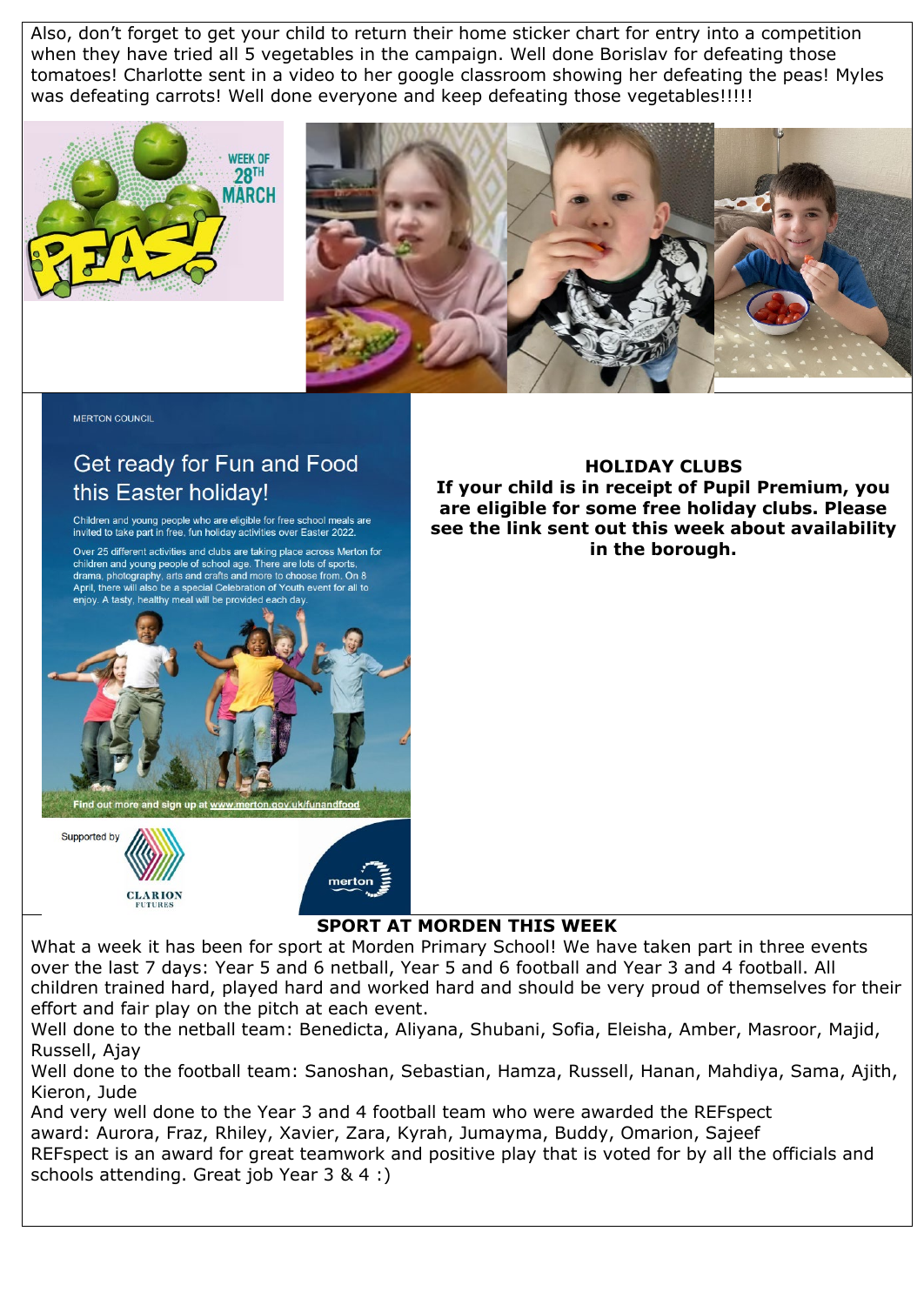#### **MOTHER'S DAY RAFFLE**

**Mother's Day Raffle Winners 2022** 

Thank you for your support with our recent Mother's Day raffle. We raised an amazing £449!!! There were 42 fabulous prizes given away so there will be some very happy mum's this weekend. Our top 5 winners were as follows:

| <b>Ticket Number</b> |     | <b>Winner</b>             |
|----------------------|-----|---------------------------|
| 1st Prize            | 220 | <b>Borislav Kostev Y1</b> |
| 2nd Prize            | 932 | Layla Day - Reception     |
| 3rd Prize            | 813 | Rio Thomas - Reception    |
| 4th Prize            | 39  | William Hands - Y1        |
| <b>5th Prize</b>     | 682 | Charlotte Stice - Y2      |

#### **LEARNERS OF THE WEEK**

Congratulations this week's Learners of the Week

#### w/e 25<sup>th</sup> March Week 11

| <b>CLASS</b> | <b>LEARNER OF THE WEEK</b> |                                                                                               |             | <b>HIGH 5 - VALUE WINNER</b>                                                         |  |  |  |
|--------------|----------------------------|-----------------------------------------------------------------------------------------------|-------------|--------------------------------------------------------------------------------------|--|--|--|
|              | <b>NAME</b>                | <b>REASON</b>                                                                                 | <b>NAME</b> | <b>REASON</b>                                                                        |  |  |  |
| Yellow       | Aveza                      | Fantastic effort in her phonics lesson.                                                       | Layla       | Resilience and Challenge - when using the<br>new climbing equipment.                 |  |  |  |
| Red          | William                    | For writing some fantastic questions in<br>Geography.                                         | Ethan       | Teamwork - For always helping his friends in<br>class.                               |  |  |  |
| Green        | Charlotte                  | For her super home learning and brilliant<br>video defeating the vegetables.                  | Yumna       | Responsibility-for her learning this week.<br>Well done Yumna.                       |  |  |  |
| Blue         | Nickov.                    | For his beautiful landscape painting<br>inspired by Thomas Gainsborough.                      | Zainab      | Resilience - for trying her hardest in maths<br>even when it is tricky!              |  |  |  |
| Purple       | Sophia                     | To be able to make detailed predictions<br>using evidence from the front cover. Well<br>done! | Shyremia    | Respect - for showing great kindness,<br>support and respect for the Ukraine people. |  |  |  |
| Silver       | Jessica                    | For working so well on independent tasks<br>throughout the week.                              | Ahnaf       | Challenge - for showing a super attitude to<br>complete his assessments this week.   |  |  |  |
| Gold         | Aiden                      | For asking such great questions in PSHE.                                                      | Julia       | Resilience - proof reading her work really<br>carefully                              |  |  |  |

#### **ACTION FOR HAPPINESS – MINDFUL MARCH Translated into other languages:** [Mindful March | Action for Happiness](https://actionforhappiness.org/calendar#download-block-anchor)

|                                                                                                                                                                                                                                                                                                                     | <b>MONDAY</b>                                                                | TUESDAY                                                                                           | WEDNESDAY                                                                          | <b>THURSDAY</b>                                                               | <b>FRIDAY</b>                                                                        | <b>SATURDAY</b>                                                              | <b>SUNDAY</b>                                                                              |  |
|---------------------------------------------------------------------------------------------------------------------------------------------------------------------------------------------------------------------------------------------------------------------------------------------------------------------|------------------------------------------------------------------------------|---------------------------------------------------------------------------------------------------|------------------------------------------------------------------------------------|-------------------------------------------------------------------------------|--------------------------------------------------------------------------------------|------------------------------------------------------------------------------|--------------------------------------------------------------------------------------------|--|
|                                                                                                                                                                                                                                                                                                                     |                                                                              | Set an<br>intention to live<br>with awareness<br>and kindness                                     | <b>Notice three</b><br>things you find<br>beautiful in the<br>outside world        | <b>Start today</b><br>by appreciating<br>your body and<br>that you're alive   | Notice how<br>you speak to<br>yourself and<br>choose to use<br>kind words            | <b>Bring to</b><br>mind people<br>you care about<br>and send love<br>to them | 6<br>Have a<br>'no plans' day<br>and notice how<br>that feels                              |  |
| Mindful March 2022                                                                                                                                                                                                                                                                                                  | <b>Take three</b><br>calm breaths at<br>regular intervals<br>during your day | Eat<br>mindfully.<br>Appreciate the<br>taste, texture<br>and smell of<br>your food                | Take a full<br>breath in and<br>out before you<br>reply to others                  | <b>Get outside and</b><br>notice how the<br>weather feels<br>on your face     | 11<br><b>Stay fully</b><br>present while<br>drinking your<br>cup of tea<br>or coffee | 12<br>Listen deeply<br>to someone and<br>really hear what<br>they are saying | 13<br>Pause to<br>watch the sky or<br>clouds for a few<br>minutes today                    |  |
|                                                                                                                                                                                                                                                                                                                     | 14<br><b>Find ways</b><br>to enjoy any<br>chores or tasks<br>that you do     | 15<br>Stop. Breathe.<br><b>Notice. Repeat</b><br>regularly                                        | 16<br><b>Get really</b><br>absorbed with<br>an interesting or<br>creative activity | Look around<br>and spot three<br>things you<br>find unusual<br>or pleasant    | 18<br>If you find<br>yourself rushing,<br>make an effort<br>to slow down             | 19<br>Appreciate<br>nature around<br>you, wherever<br>you are                | 20<br><b>Focus on</b><br>what makes<br>you and others<br>happy today<br>dayofhappiness.net |  |
|                                                                                                                                                                                                                                                                                                                     | 21<br>Listen to a<br>piece of music<br>without doing<br>anything else        | $22^{2}$<br><b>Notice</b><br>something that<br>is going well,<br>even if today<br>feels difficult | 23<br>Tune into your<br>feelings, without<br>judging or trying<br>to change them   | 24<br>Appreciate your<br>hands and all<br>the things they<br>enable you to do | 25<br><b>Focus your</b><br>attention on the<br>good things you<br>take for granted   | 26<br>Choose to<br>spend less time<br>looking at<br>screens today            | 27<br>Cultivate<br>a feeling of<br>loving-kindness<br>towards others<br>today              |  |
| 31<br>29<br>28<br>30<br>2020<br>Notice when<br><b>Discover</b><br>Choose a<br><b>Mentally scan</b><br>you're tired and<br>your body and<br>the joy in the<br>different route<br>notice what it<br>take a break as<br>today and see<br>simple things<br>of life<br>soon as possible<br>what you notice<br>is feeling |                                                                              |                                                                                                   |                                                                                    |                                                                               |                                                                                      |                                                                              |                                                                                            |  |
| <b>ACTION FOR HAPPINESS</b><br>Happier · Kinder · Together $_{C}$                                                                                                                                                                                                                                                   |                                                                              |                                                                                                   |                                                                                    |                                                                               |                                                                                      |                                                                              |                                                                                            |  |